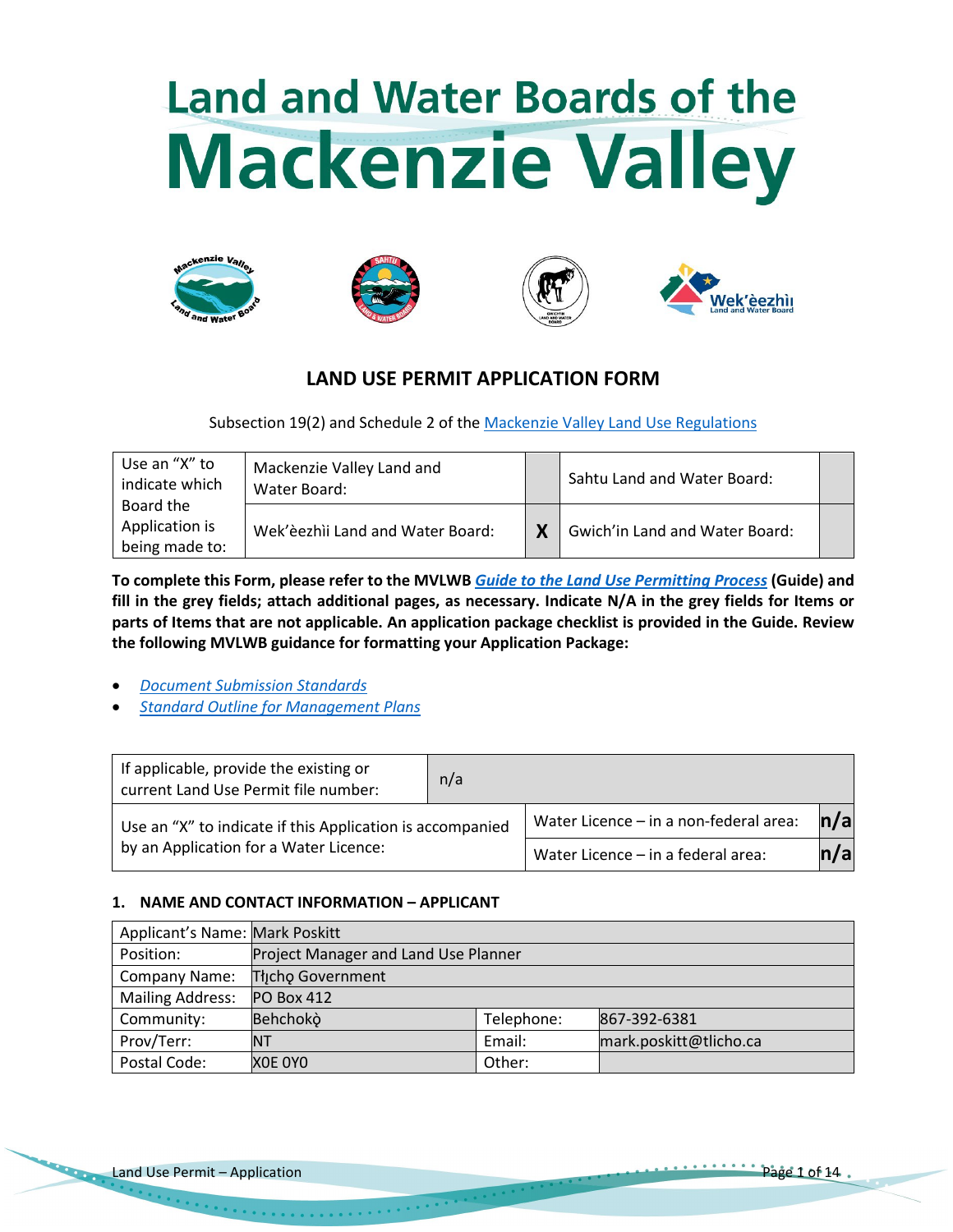# **2. NAME AND CONTACT INFORMATION – APPLICANT'S HEAD OFFICE**

Include a Certificate of Corporate Registration from the Government of the Northwest Territories in your Application Package.

| Use an "X" to indicate this information is the same as Item 1 above: | Χ          |  |
|----------------------------------------------------------------------|------------|--|
| Name:                                                                |            |  |
| Position:                                                            |            |  |
| Company Name:                                                        |            |  |
| <b>Mailing Address:</b>                                              |            |  |
| Community:                                                           |            |  |
| Prov/Terr:                                                           | Telephone: |  |
| Postal Code:                                                         | Email:     |  |
| Field Supervisor:                                                    | Other:     |  |

# **3. NAME AND CONTACT INFORMATION – CONTRACTORS AND SUB-CONTRACTORS**

Include relevant names, responsibilities, and contact information. An additional table should be added for each contractor and sub-contractor.

| Name:                   | Mark Brajer                    |            |                      |
|-------------------------|--------------------------------|------------|----------------------|
| Position:               | <b>Chief Executive Officer</b> |            |                      |
| Company Name:           | Thcho Investment Corp.         |            |                      |
| <b>Mailing Address:</b> | Bay 25, 100 Borden Drive       |            |                      |
| Community:              | Yellowknife                    | Telephone: | 867-7664909          |
| Prov/Terr:              | <b>NT</b>                      | Email:     | mbrajer@tlichoic.com |
| Postal Code:            | X1A 2P1                        | Other:     |                      |

Use an "X" to indicate that contractor and/or subcontractor information is not available at this time.

#### **4. LOCATION OF ACTIVITIES**

Use the grey fields below to provide or reference the following information:

Traditional Place Name: | Nàılıı

Maps and Geographic Information System (GIS) Data: Include a map in your Application Package identifying local geographic features, watercourses and water sources, project structures, and location(s) of any proposed waste deposits. Provide geographic coordinates (latitude and longitude) of project features, and the maximum and minimum project boundary in degrees, minutes, seconds, or decimal degrees. Include GIS data in your Application Package, if applicable. Refer to the MVLWB *[Geospatial Data Submission](https://mvlwb.com/sites/default/files/2021-07/Geospatial%20Data%20Submission%20Standards%20-%20Approved%20July%202021.pdf)  [Standards](https://mvlwb.com/sites/default/files/2021-07/Geospatial%20Data%20Submission%20Standards%20-%20Approved%20July%202021.pdf)* for providing geographic information.

| l Minimum latitude: | 63.13282 deg N  | Maximum latitude:  | $\mid$ 63.16569 deg W |
|---------------------|-----------------|--------------------|-----------------------|
| Minimum longitude:  | 116.90094 deg W | Maximum longitude: | 117.22195 deg W       |

NTS Map Sheet No.: Provide the map sheet number: | 085N02

Land Types: Use an "X" to indicate the type(s) of the land on which the activities are proposed:

| Free Hold | Commissioner's/ |  | Federal Land: | Municipal Land: | $\tau$<br>$\overline{1}$ |  |
|-----------|-----------------|--|---------------|-----------------|--------------------------|--|
|           |                 |  |               |                 |                          |  |

Land Use Permit – Application Page 2 of 14 and 2 of 14 and 2 of 14 and 2 of 14 and 2 of 14 and 2 of 14 and 2 of 14 and 2 of 14 and 2 of 14 and 2 of 14 and 2 of 14 and 2 of 14 and 2 of 14 and 2 of 14 and 2 of 14 and 2 of 14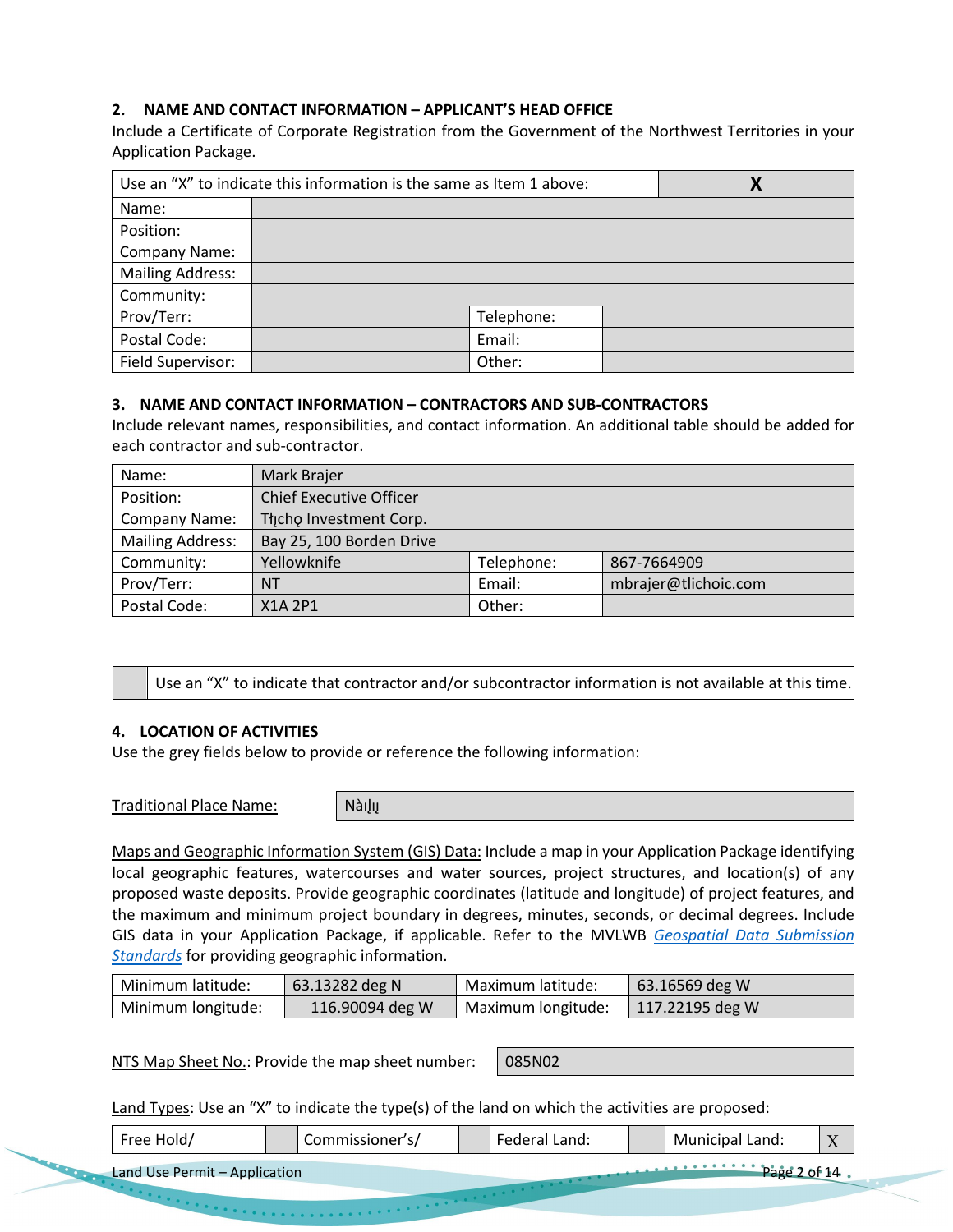|  | .<br>wale." | <b>Service Service</b><br>$\sim$<br>$\mathbf{v}$<br>. | andr.<br>---------<br>Lanus:<br>ι ιινι ιαι |  |  |  |  |  |
|--|-------------|-------------------------------------------------------|--------------------------------------------|--|--|--|--|--|
|--|-------------|-------------------------------------------------------|--------------------------------------------|--|--|--|--|--|

# **5. ELIGIBILITY**

Refer to section 18 of the [Mackenzie Valley Land Use Regulations.](https://mvlwb.com/content/staff-directory-0) Use an "X" to indicate which one applies:

| $18(a)(i)$ :<br>$18(b)$ :<br>18(a)(iii):<br>$18(a)(ii)$ : |
|-----------------------------------------------------------|
|-----------------------------------------------------------|

# **6. RIGHTS AND/OR CONTRACTS TO SUPPORT ELIGIBILITY**

Contact Indigenous, federal, and territorial governments, and other parties to ensure all appropriate rights, authorizations, permissions, dispositions, and contracts have been obtained or are in the process of being obtained (e.g., mineral exploration rights, quarry permits, licences of occupation, leases, access agreements and authorizations, etc.). List and provide confirmation of other authorizations that relate to the proposed activities; reference these in your Application Package (e.g., rights, permits, licences, etc.).

The proposed project will be carried out by the landowner, Tłı cho Government on Tłı cho Lands.

The temporary drill camp is located within municipal boundaries, but the project is supported by the community. See attached support letter.

# **7. PERMIT TYPE AND CRITERIA**

Refer to sections 4 and 5 of the [Mackenzie Valley Land Use Regulations.](http://laws-lois.justice.gc.ca/PDF/SOR-98-429.pdf) Use an "X" to indicate which permitting criteria apply:

| Type A       |                           |              |   | Type B       |  |              |  | Type C                |
|--------------|---------------------------|--------------|---|--------------|--|--------------|--|-----------------------|
| $4(a)(i)$ :  | $\boldsymbol{\mathrm{X}}$ | $4(b)(i)$ :  | X | $5(a)(i)$ :  |  | $5(b)(i)$ :  |  | (SLWB and WLWB only): |
| $4(a)(ii)$ : | X                         | $4(b)(ii)$ : |   | $5(a)(ii)$ : |  | $5(b)(ii)$ : |  |                       |
| 4(a)(iii):   | X                         | 4(b)(iii):   |   | 5(a)(iii):   |  |              |  |                       |
| 4(a)(iv):    | X                         | $4(b)(iv)$ : |   | 5(a)(iv):    |  |              |  |                       |
| $4(a)(v)$ :  | X                         |              |   | $5(a)(v)$ :  |  |              |  |                       |
|              |                           |              |   | 5(a)(vi):    |  |              |  |                       |

# **8. PROJECT DESCRIPTION**

Include a project description in your Application Package, or for small-scale projects, describe the proposed activities in the grey field provided below. Include the name and type (e.g., lake, river) of water source(s), and the purpose and quantity of water to be used (rates, volumes ( $m^3$ /day)). Indicate the total number of hectares to be used in each phase of the project, as well as through the life of the project.

 $\label{eq:2} \begin{split} \mathcal{L}_{\mathcal{A}}(\mathbf{x},\mathbf{y},\mathbf{y}) = \mathcal{L}_{\mathcal{A}}(\mathbf{x},\mathbf{y},\mathbf{y},\mathbf{y},\mathbf{y},\mathbf{y},\mathbf{y},\mathbf{y},\mathbf{y},\mathbf{y}) \end{split}$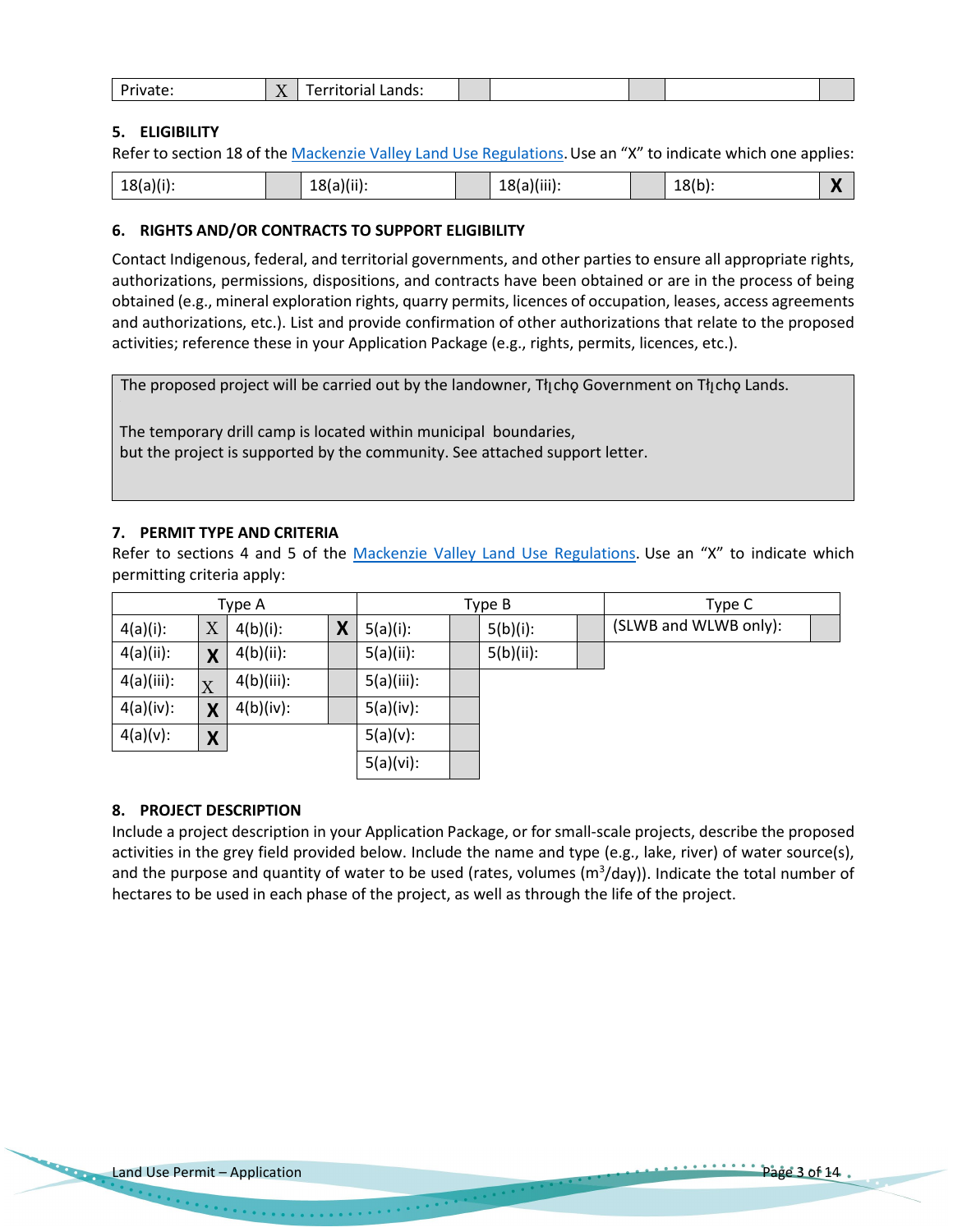See attached "Project Description" document for further details on proposed activities.

# **9. CAMP**

Describe the proposed camp size and layout. Indicate the number of person-days; explain, with rationale, any variations in the number of people that may be on site over the life of the project.

See attached "Project Description" document for further camp description details

#### **10. ROADS AND ACCESSES**

Provide detailed information about the construction, location, and decommissioning of any roads and accesses.

| Use an "X" to indicate if this is to | Yes | Use an "X" to indicate if the route has | Yes |  |
|--------------------------------------|-----|-----------------------------------------|-----|--|
| be a pioneered road or access:       | No  | been laid out or ground-truthed:        | No  |  |

There is an existing 5 km access road from the Tłycho Highway to the Waterfall. However, the existing road is narrow and certain segments may need to be re-routed to make the road safer and more accessible. Surveying, ground-truthing, and geotechnical work is scheduled to take place in spring 2022 to determine what re-alignments need to be made as well as gaining a better understanding of the soil conditions and drainage in the area.

#### **11. PROPOSED WASTE MANAGEMENT METHODS**

Use the grey fields below to provide or reference the following information: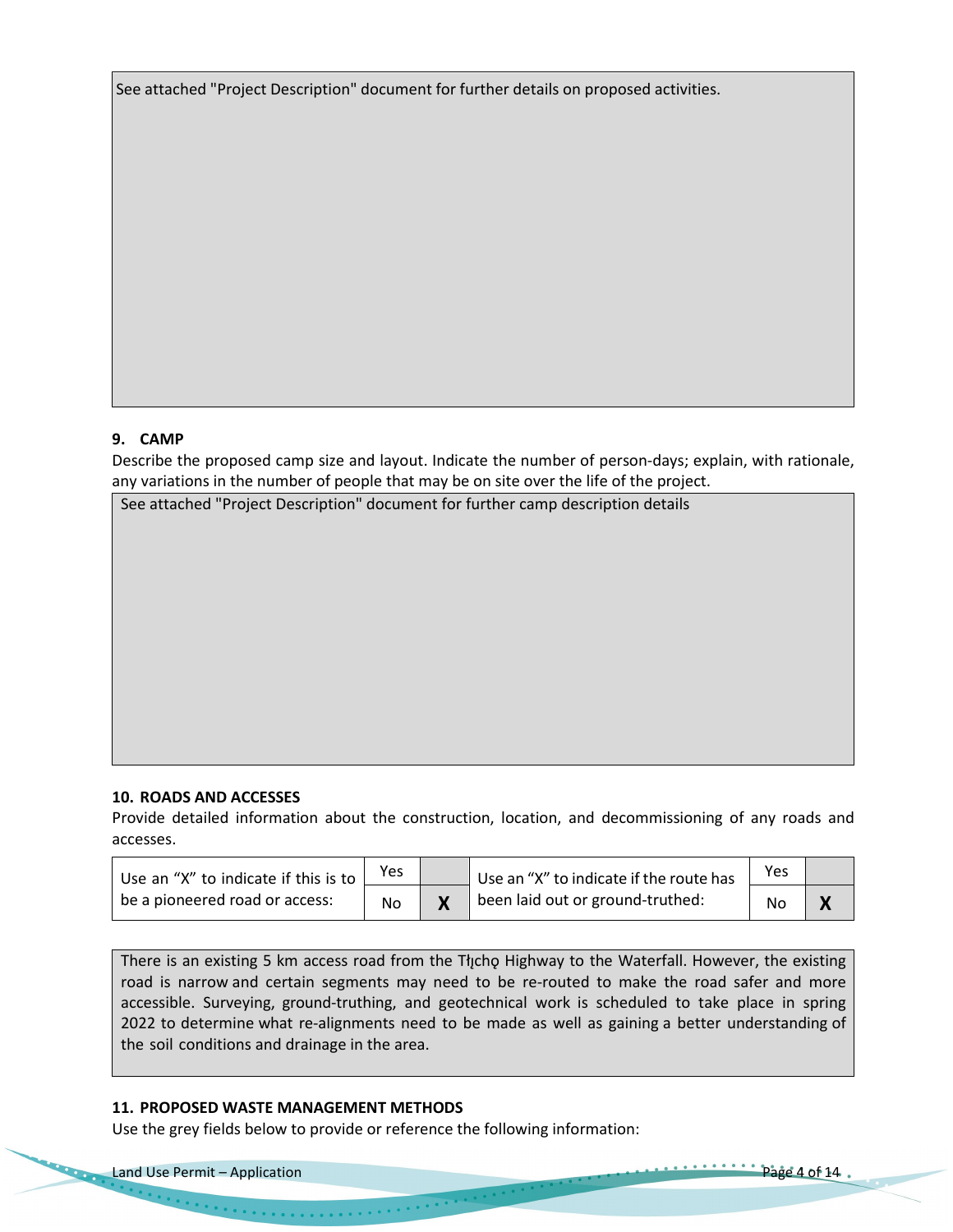Waste Management Plan: Include a Waste Management Plan in your Application Package, if applicable, or for small-scale projects, describe the proposed waste management activities in the grey fields provided below. A template for the Plan can be found in the MVLWB *[Guidelines for Developing a](https://mvlwb.com/sites/default/files/documents/MVLWB-Guidelines-for-Developing-a-Waste-Management-Plan-Mar-31_11-JCWG.pdf)* W*aste Management [Plan](https://mvlwb.com/sites/default/files/documents/MVLWB-Guidelines-for-Developing-a-Waste-Management-Plan-Mar-31_11-JCWG.pdf)*.

| Waste Type                                        | Management Method(s)                                   |
|---------------------------------------------------|--------------------------------------------------------|
| Garbage: Waste from construction activities       | Waste receptacles will be set up on site to dispose    |
|                                                   | of solid waste. All waste will be collected at the end |
|                                                   | of each day and transported to the Community           |
|                                                   | Government of Whati Solid Waste Facility.              |
| Sewage (Sanitary and greywater): Human waste      | Temporary portable toilets will be set up on site      |
|                                                   | during construction activities for construction        |
|                                                   | workers. No sewage will be treated on-site. Once       |
|                                                   | full, the temporary toilets will be transported off-   |
|                                                   | site for disposal at the Community Government of       |
|                                                   | Whati sewage lagoon.                                   |
| Brush and trees: Tree and brush removal for road  | All trees and brush cut for road widening activities   |
| construction                                      | will be burned on site in supervised and controlled    |
|                                                   | burns.                                                 |
| Overburden (Organic soils, waste material, etc.): | Overburden will remain onsite. Earth disturbances      |
|                                                   | will be returned to natural elevation and drainage     |
|                                                   | profile.                                               |
|                                                   |                                                        |
|                                                   | Road construction may require some overburden          |
|                                                   | to be moved away from the road corridor to other       |
|                                                   | areas of the site.                                     |
| Other (describe):                                 |                                                        |

Off-site Disposal: If waste is proposed to be disposed of off-site within the NWT, written confirmation (e.g., an email, letter, etc.) from the facility/facilities indicating they will accept the waste is required. Include it/these in your Application Package. Please note this information will be required by the Board prior to commencement of activities.

# **12. EQUIPMENT**

Identify the types of equipment proposed to be used.

| <b>Equipment</b>                                   | <b>Size</b>                                                                            | Quantity | <b>Purpose</b>                                                                                                                                                                                                                                                                         |
|----------------------------------------------------|----------------------------------------------------------------------------------------|----------|----------------------------------------------------------------------------------------------------------------------------------------------------------------------------------------------------------------------------------------------------------------------------------------|
| <b>Tracked Dozers</b>                              | D3 through to<br>D <sub>9</sub><br>(150 to 300)<br>Horsepower)<br>50 metric<br>ton max | 2        | Clearing alignment, drainage channels and granula<br>borrow sites,<br>clearing granular investigation cutlines, pushing roadwal<br>construction material on the roadway and in borrow area<br>pushing<br>borrow materials and leveling stockpiles, smoothing an<br>compacting,<br>etc. |
| <b>Hydraulic Excavators</b><br>(wheeled & Tracked) | 30 to 90 metric<br>ton                                                                 | 2        | Clearing alignment, borrow sites and loading haul<br>vehicles, making repairs to roadway<br>embankment, granular investigations, etc.                                                                                                                                                  |
| <b>Motor Graders</b>                               | 32 metric ton max                                                                      | 1        | For roadway maintenance and road repairs, grading<br>granular surfacing, alignment maintenance, snow<br>ploughing, borrow<br>source maintenance, etc.                                                                                                                                  |

Land Use Permit – Application Page 5 of 14

. . . . . . . . . . . . . . . .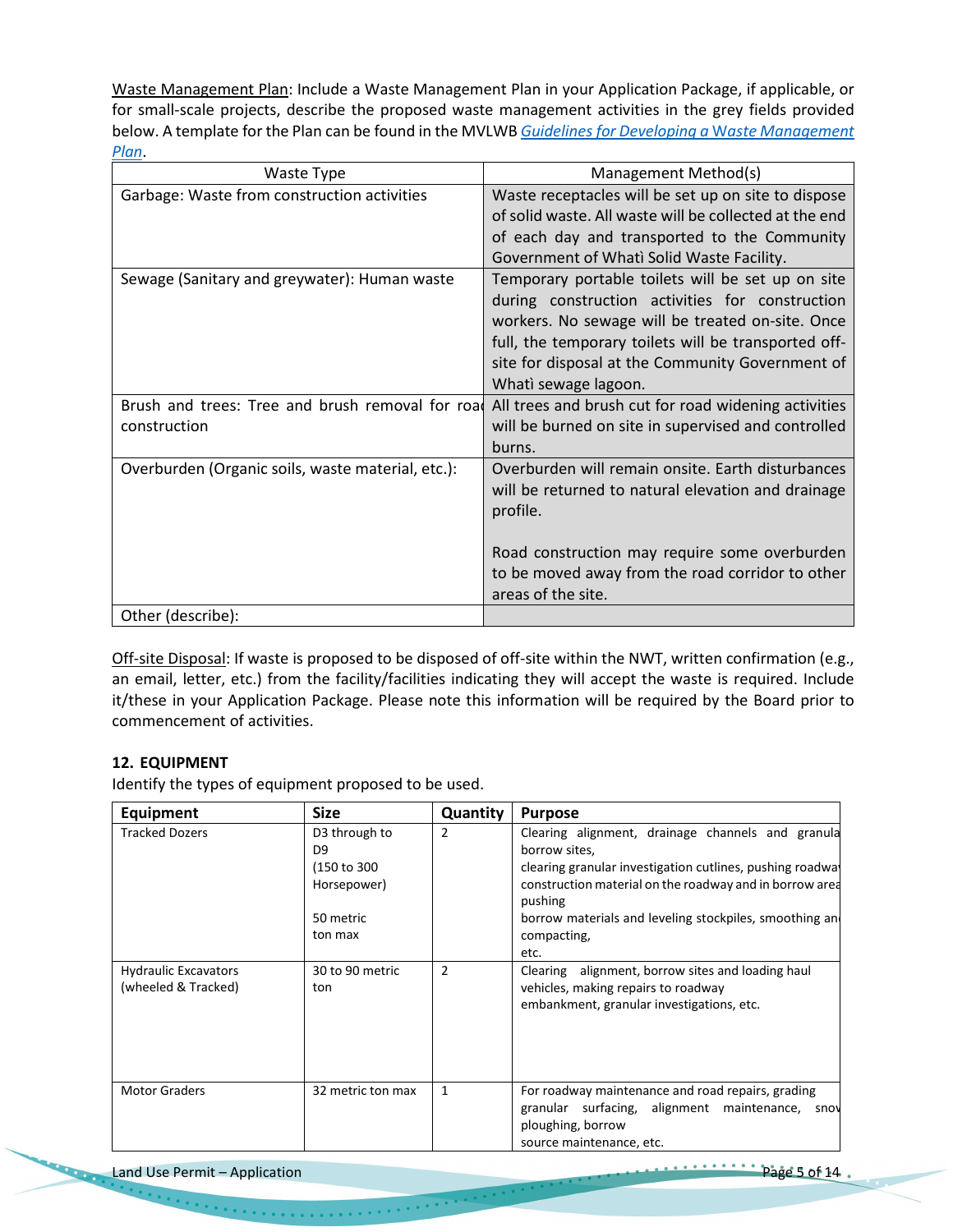| Loaders                                                                                                                                                                                                   | 50 metric ton max                                                                                       | $\overline{2}$ | For loading haul trucks, moving granular materials a<br>work areas,<br>stockpiling granular materials, feeding crusher, etc.                                    |
|-----------------------------------------------------------------------------------------------------------------------------------------------------------------------------------------------------------|---------------------------------------------------------------------------------------------------------|----------------|-----------------------------------------------------------------------------------------------------------------------------------------------------------------|
| <b>Compaction Equipment</b>                                                                                                                                                                               | 35 metric ton max                                                                                       | $\mathbf{1}$   | To compact roadway surface and surfacing, compad<br>roadway<br>embankment, , etc.                                                                               |
| HS and SSD Auguers                                                                                                                                                                                        | 10 metric ton max                                                                                       | $\overline{2}$ | To carry out granular and geotechnical investigations<br>prepare for<br>piling installations (if necessary), to prepare for<br>quarry sites, etc.               |
| <b>Gravel Crushing Plants</b><br>(Cone and Jaw)                                                                                                                                                           | 200 metric ton max                                                                                      | $\overline{2}$ | To produce specified granular material.                                                                                                                         |
| Single axle, Tandem axle and Tri<br>axle Haul Trucks                                                                                                                                                      | max 20 ton max -<br>sewage trucks,<br>sanding trucks<br>and plow<br>trucks                              | 3              | For snow ploughing and road maintenance, sanding o<br>the road,<br>hauling construction materials, hauling water for wor<br>camps,<br>sewage and waste removal. |
| <b>Tractor Trailers</b>                                                                                                                                                                                   | 40 metric ton max                                                                                       | $\mathbf{1}$   | To move equipment to, from and within work site<br>low/high boys,<br>etc.                                                                                       |
| Rock/Aggregate Trucks                                                                                                                                                                                     | 45 metric ton max                                                                                       | $\overline{2}$ | To move rock between quarry areas, to haul constructio<br>materials<br>within work area, etc                                                                    |
| <b>Water Trucks</b>                                                                                                                                                                                       | ~20 metric ton max                                                                                      | $\overline{2}$ | For dust control and water supply                                                                                                                               |
| <b>Fuel Tankers</b>                                                                                                                                                                                       | 10,000 L to<br>40,000L                                                                                  | $\mathbf{1}$   | To re-supply fuel storage tanks, to refuel equipment, etd                                                                                                       |
| Pile Drivers (Crane mounted)                                                                                                                                                                              | ~50 metric ton max                                                                                      | 1              | For installing piles if necessary etc.                                                                                                                          |
| Service Vehicles                                                                                                                                                                                          | Various -<br>pickup trucks,<br>utility service<br>trucks, flat<br>decks,<br>snowmobiles,<br>quads, etc. | $\overline{2}$ | To support and maintain all equipment required fo<br>construction                                                                                               |
| Tree<br>Harvesters/Mulchers/Brushers                                                                                                                                                                      | < 1 metric ton max                                                                                      | 5              | For alignment clearing, borrow site clearing etc.                                                                                                               |
| Cranes and Aerial work platform                                                                                                                                                                           | 50 metric ton max                                                                                       | 4              |                                                                                                                                                                 |
| <b>Temporary Construction/Work</b>                                                                                                                                                                        | 49                                                                                                      | $\mathbf{1}$   |                                                                                                                                                                 |
| <b>Camp Facilities</b>                                                                                                                                                                                    | person camps                                                                                            |                |                                                                                                                                                                 |
| Large generators                                                                                                                                                                                          | 25 to 200 kW                                                                                            | 6              | To support camp                                                                                                                                                 |
| Various small equipment (rock<br>pickers, soil cultivators, post hol-<br>drills, post drivers, water pumps<br>rig maps, tampers, compressors,<br>light plants, generators, jack<br>hammers, welders, etc. | 5 metric ton max                                                                                        |                | to support construction                                                                                                                                         |

# **13. FUEL**

**STARTED** 

Identify all fuel types proposed to be used.

| Type of Fuel | Number<br>οt<br>containers | Capacity of<br>containers<br>(e.g., litres, pounds) | Type of container<br>(e.g., barrel, tank, tidy-<br>tank) | Proposed storage or<br>staging location(s) |
|--------------|----------------------------|-----------------------------------------------------|----------------------------------------------------------|--------------------------------------------|
| Diesel:      | multiple<br>203 L          | 170,000 L; 70,000 L and /<br>or 203L                | 1 double walled tank<br>and / or additional<br>drums     | Temporary<br><b>Construction camps</b>     |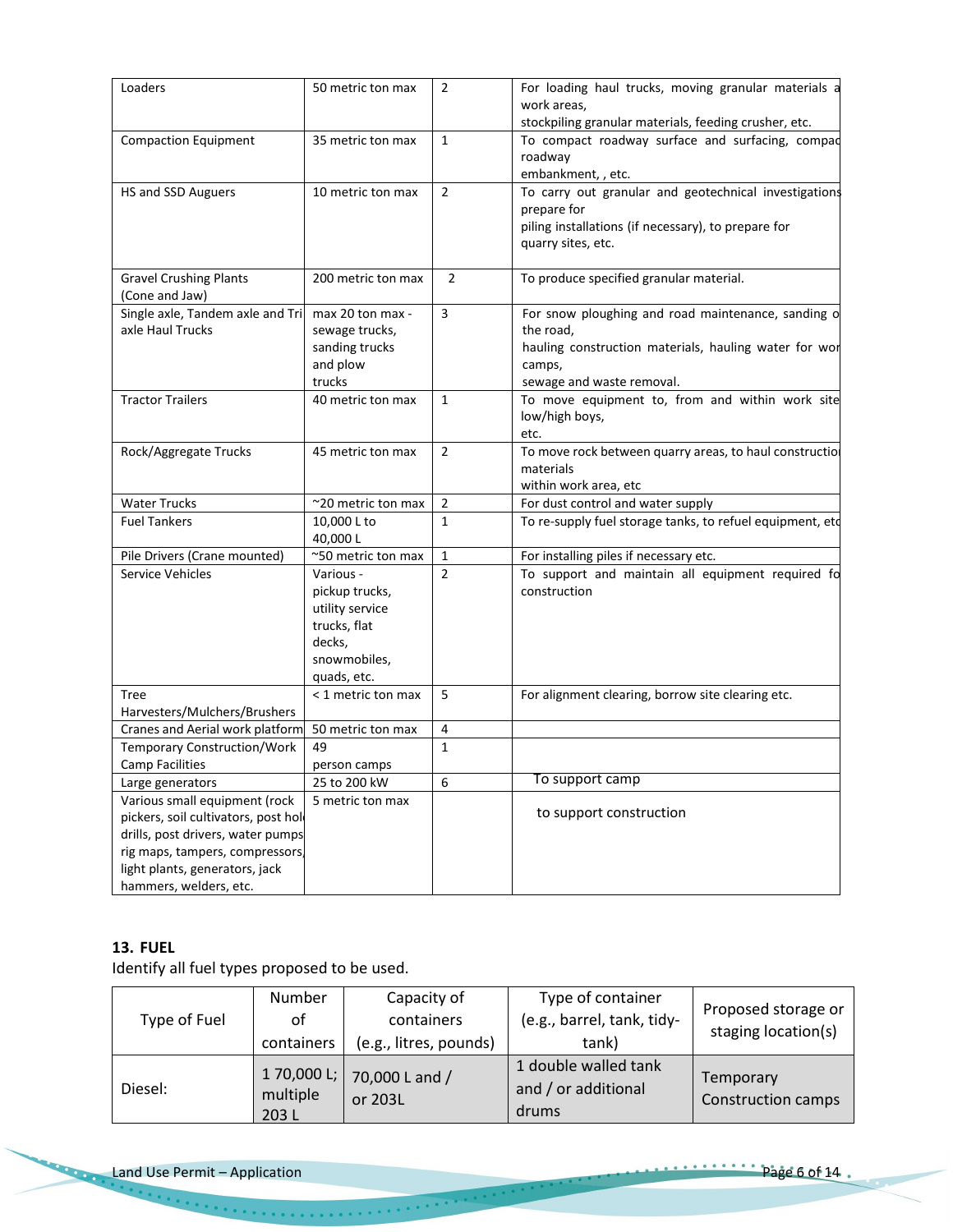| Gasoline:             | 1 2000 L;<br>multiple<br>203L | 2,000 L and / or 203L | 1 double walled tank<br>and / or additional<br>drums | Temporary<br><b>Construction camps</b> |
|-----------------------|-------------------------------|-----------------------|------------------------------------------------------|----------------------------------------|
| <b>Aviation Fuel:</b> | N/A                           |                       |                                                      |                                        |
| Propane:              | max 3 1000<br>25 30 lb        | 30 to 1000 lbs        | Various                                              | Temporary<br><b>Construction camps</b> |
| Other: (describe)     |                               |                       |                                                      |                                        |

### **14. METHODS OF FUEL TRANSFER**

Describe the proposed methods to transfer fuel.

Please see the attached Spill Contingency Plan. To summarize, fuel transfer will occur by trained [personnel using fuel trucks that will](https://wlwb.ca/registry/W2016E0004) travel the road to the active work site. We will follow the attached Spill Contingency Plan and INAC's Guidelines for Spill Contingency Planning (2007)

#### **15. SPILL CONTINGENCY PLAN**

Include a Spill Contingency Plan in your Application Package, if applicable, or for small-scale projects, provide relevant details in the grey field provided below. An example of this Plan can be found in the INAC *[Guidelines](https://mvlwb.com/sites/default/files/guidelines_for_spill_contingency_planning_2007.pdf) [for Spill Contingency Planning](https://mvlwb.com/sites/default/files/guidelines_for_spill_contingency_planning_2007.pdf)*.

Please see our attached Spill Contingency Plan.

# **16. PROPOSED PROJECT SCHEDULE AND TERM**

Indicate the proposed project start and completion dates and the time of year the project activities are planned to occur. Describe any anticipated temporary closure(s) or seasonal shutdowns. Indicate the term requested.

| Start Date:                                                 | As soon as possible                                                                                                                                                                                        | <b>Completion Date:</b> | December 31, 2027 |  |  |  |
|-------------------------------------------------------------|------------------------------------------------------------------------------------------------------------------------------------------------------------------------------------------------------------|-------------------------|-------------------|--|--|--|
| Surveying and geotech work will take place in spring 2022., |                                                                                                                                                                                                            |                         |                   |  |  |  |
| late summer.                                                | Construction of the new access road, as well as the day use area development (including the<br>installation of various small-scale amenities, such as picnic tables and fire-pits) is planned for the mid- |                         |                   |  |  |  |
| Term of Permit Requested:                                   |                                                                                                                                                                                                            | 5 years                 |                   |  |  |  |

#### **17. POTENTIAL ENVIRONMENTAL IMPACTS OF THE PROJECT AND PROPOSED MITIGATIONS**

**Chain**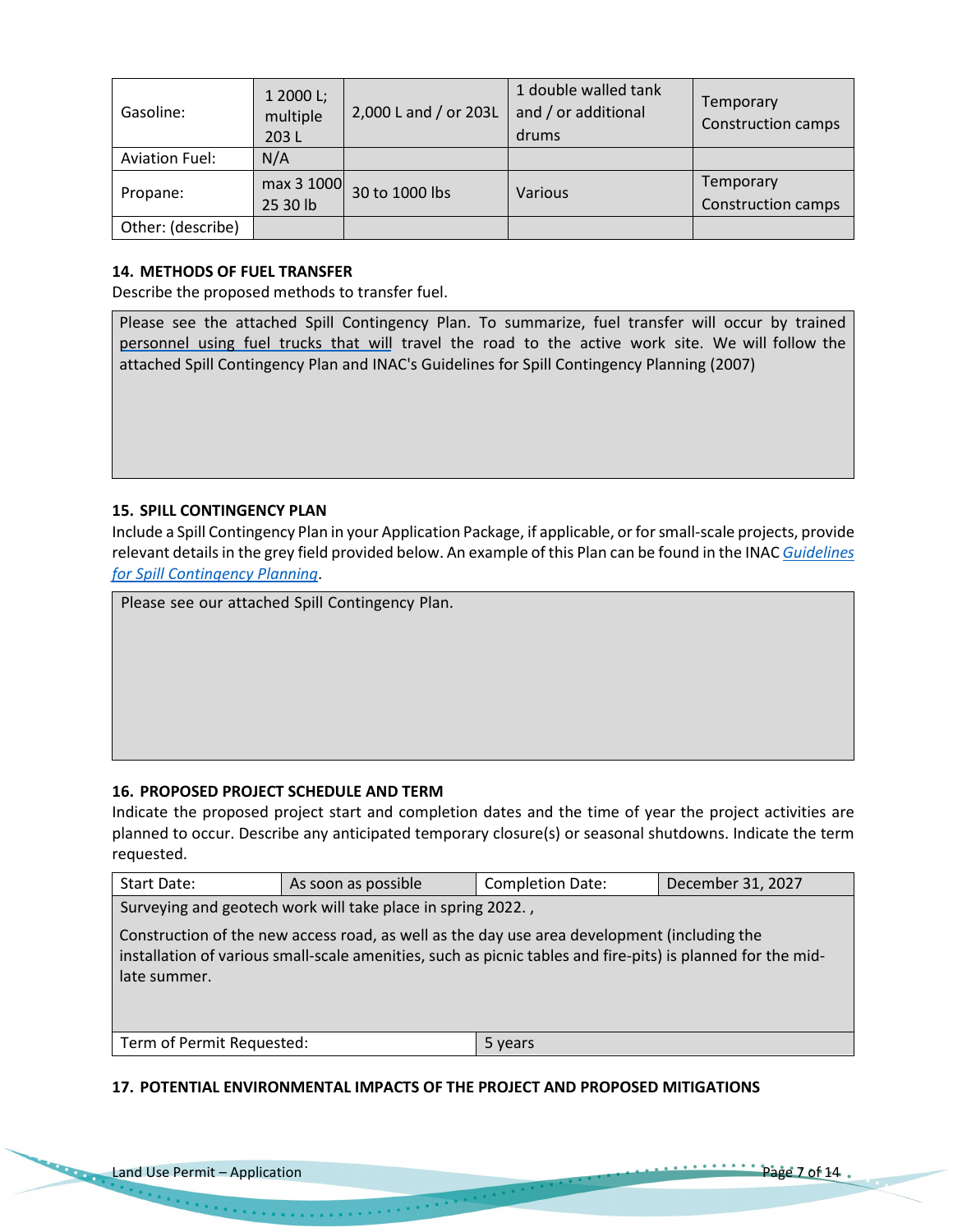If the proposed project, or parts of the proposed project, may be exempt from preliminary screening, describe the rationale for the exemption in the grey field below. Include the date of the most recent screening, and/or the environmental assessment or impact review number.

Unless the project could be exempt from preliminary screening, using the Impact-Mitigation Table below, or the more detailed Table in Appendix D of th[e Guide,](https://wlwb.ca/sites/default/files/2020-09/lwb_guide_to_the_land_use_permitting_process_-_final_-_sep_16_20.pdf) identify all potential impacts and possible mitigations that are relevant to the proposed project, and indicate whether any of the mitigation measures have been developed as a result of input from affected parties. Possible potential impacts are listed below; however, these lists are not exhaustive and may not apply to all projects. All information provided should reflect the size, scale, and nature of the proposed project. Cumulative impacts and climate change must be considered. Attach additional pages if needed.

| <b>Potential Impacts</b>           |                           | <b>Potential Project Impacts and Proposed</b>                                                                      |  |
|------------------------------------|---------------------------|--------------------------------------------------------------------------------------------------------------------|--|
| Use an "X" to indicate which apply | $\boldsymbol{\mathsf{X}}$ | <b>Mitigations</b>                                                                                                 |  |
|                                    |                           | Describe the potential impact(s) and the proposed                                                                  |  |
|                                    |                           | measure(s) to reduce each of these impacts.                                                                        |  |
|                                    |                           | <b>ABIOTIC COMPONENTS</b>                                                                                          |  |
|                                    | Land                      |                                                                                                                    |  |
| Soil contamination                 | $\mathbf{X}$              | The Spill Contingency Plan and Standard Land Use                                                                   |  |
|                                    |                           | Permit Conditions will be followed                                                                                 |  |
|                                    |                           | $X$ Soil will be compacted on access road, parking areas,                                                          |  |
|                                    |                           | trails, and picnic areas. A detailed construction plan will<br>be developed to ensure that heavy equipment is not  |  |
|                                    |                           | operated or parked in areas that will result in unnecessary                                                        |  |
|                                    |                           | soil compaction.                                                                                                   |  |
| Soil compaction                    |                           |                                                                                                                    |  |
|                                    |                           | Access to the site will be controlled during construction to                                                       |  |
|                                    |                           | ensure that only project related personnel have access to                                                          |  |
|                                    |                           | the site. This will prevent vehicles from accessing the site                                                       |  |
|                                    |                           | that may contribute to unnecessary soil compaction.                                                                |  |
|                                    |                           | X Some stabilization work may occur in the proposed<br>lookout area to better stabilize the bank and make it safer |  |
| Destabilization/erosion            |                           | for walking/viewing. The extent of this stabilization work                                                         |  |
|                                    |                           | is unknown at this time.                                                                                           |  |
| Change in soil structure           |                           |                                                                                                                    |  |
| Inability to support vegetation    |                           |                                                                                                                    |  |
| Other                              |                           |                                                                                                                    |  |
|                                    | Water                     |                                                                                                                    |  |
|                                    |                           | Groundwater                                                                                                        |  |
| Water table alteration             |                           |                                                                                                                    |  |
| Infiltration changes               |                           |                                                                                                                    |  |
| Changes in water quality           |                           | X The Spill Contingency Plan and Standard Land Use                                                                 |  |
|                                    |                           | Permit Conditions will be followed                                                                                 |  |
| Temperature changes                |                           |                                                                                                                    |  |
|                                    |                           |                                                                                                                    |  |
| Other                              |                           |                                                                                                                    |  |
| <b>Permafrost</b>                  |                           |                                                                                                                    |  |

Land Use Permit – Application Page 8 of 14 and Use Permit – Application

 $\label{eq:2} \begin{split} \mathcal{F}^{(1)}(x) &= \mathcal{F}^{(1)}(x) + \mathcal{F}^{(1)}(x) + \mathcal{F}^{(1)}(x) + \mathcal{F}^{(2)}(x) \end{split}$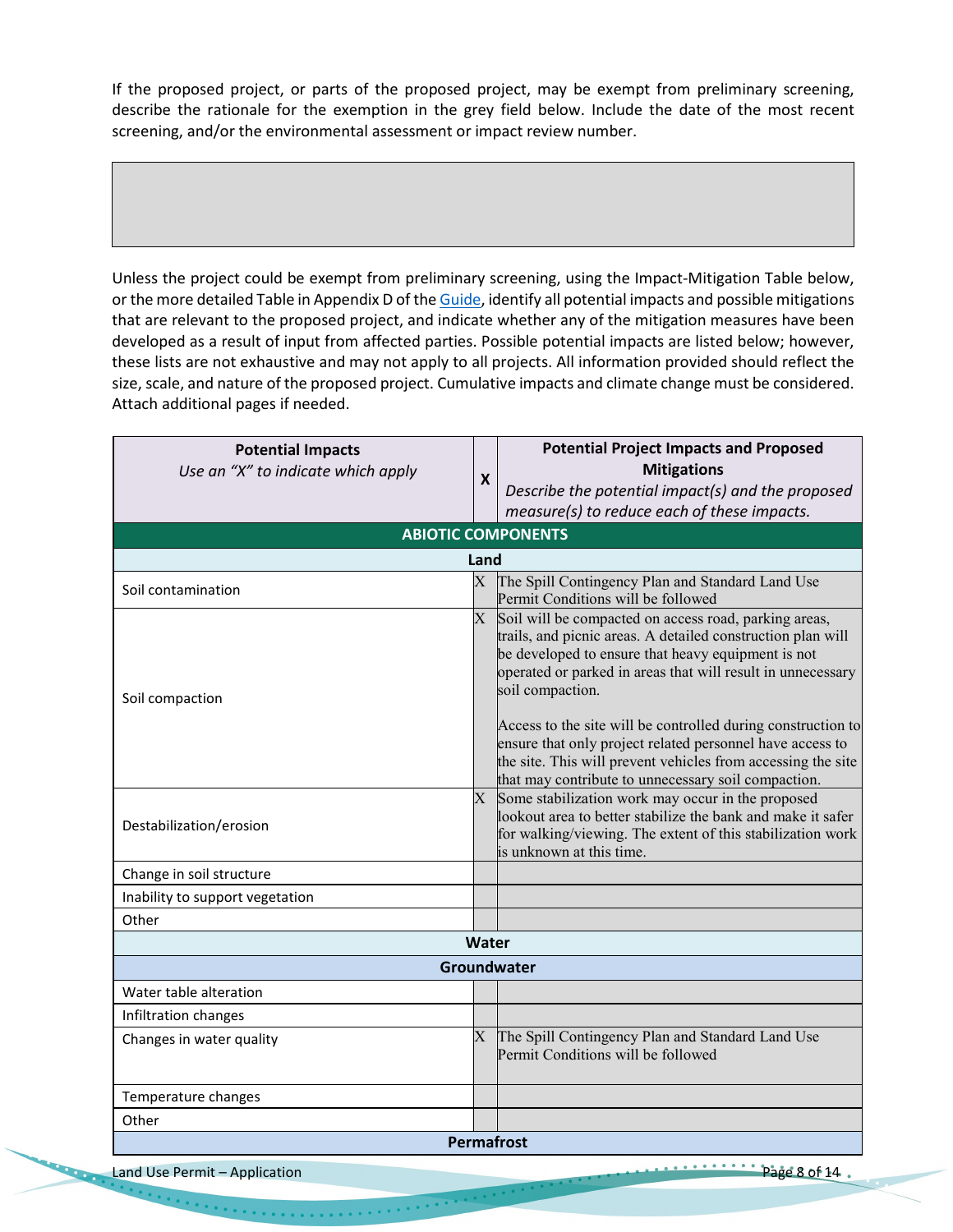| <b>Potential Impacts</b><br>Use an "X" to indicate which apply | $\boldsymbol{\mathsf{x}}$ | <b>Potential Project Impacts and Proposed</b><br><b>Mitigations</b>                                                                                                                |
|----------------------------------------------------------------|---------------------------|------------------------------------------------------------------------------------------------------------------------------------------------------------------------------------|
|                                                                |                           | Describe the potential impact(s) and the proposed<br>measure(s) to reduce each of these impacts.                                                                                   |
| Loss or change in extent                                       |                           |                                                                                                                                                                                    |
| Changes in seasonal fluctuations                               |                           |                                                                                                                                                                                    |
| Change in persistence                                          |                           |                                                                                                                                                                                    |
| Other                                                          |                           |                                                                                                                                                                                    |
|                                                                |                           | <b>Surface Water</b>                                                                                                                                                               |
| Water flow or level changes (permanent, temporary,             |                           |                                                                                                                                                                                    |
| seasonal)                                                      |                           |                                                                                                                                                                                    |
| Drainage pattern changes                                       |                           |                                                                                                                                                                                    |
|                                                                |                           |                                                                                                                                                                                    |
|                                                                |                           |                                                                                                                                                                                    |
|                                                                |                           |                                                                                                                                                                                    |
|                                                                |                           |                                                                                                                                                                                    |
|                                                                |                           |                                                                                                                                                                                    |
|                                                                |                           |                                                                                                                                                                                    |
| Temperature changes                                            |                           |                                                                                                                                                                                    |
| Changes in water quality                                       |                           |                                                                                                                                                                                    |
| Wetland impairment                                             |                           |                                                                                                                                                                                    |
| Changes to aquatic habitat (see Biotic section below)          |                           |                                                                                                                                                                                    |
| Other                                                          |                           |                                                                                                                                                                                    |
|                                                                | Air                       |                                                                                                                                                                                    |
| Changes in air quality                                         |                           |                                                                                                                                                                                    |
| Harm to living things                                          |                           | The Wildlife Management and Monitoring Plan<br>(WMMP) developed for this project (see attached<br>plans) will be following to minimize any potential for<br>harm to living things. |
| Increased greenhouse gases                                     | $\rm X$                   | Equipment used during the construction process will<br>emit greenhouse gases.                                                                                                      |
|                                                                |                           | Efforts will be made to limit unnecessary idling of<br>vehicles.                                                                                                                   |
|                                                                |                           |                                                                                                                                                                                    |
|                                                                |                           |                                                                                                                                                                                    |
| Other                                                          |                           |                                                                                                                                                                                    |
|                                                                |                           | <b>BIOTIC COMPONENTS</b>                                                                                                                                                           |
|                                                                |                           | Vegetation                                                                                                                                                                         |
| Direct loss of vegetation                                      | х                         | Cutting of brush and trees for access road upgrade will                                                                                                                            |
|                                                                |                           | contribute to loss of vegetation. Brush and tree cutting                                                                                                                           |
|                                                                |                           | may also take place for upgrades to day use area and                                                                                                                               |
|                                                                |                           | lookout area.                                                                                                                                                                      |
|                                                                |                           |                                                                                                                                                                                    |
|                                                                |                           | Project team will aim to minimize tree and brush cutting                                                                                                                           |
|                                                                |                           | by utilizing existing cleared area.                                                                                                                                                |
| Loss of Species at Risk or may-be-at-risk plants               |                           |                                                                                                                                                                                    |
| Change in species composition                                  |                           |                                                                                                                                                                                    |
| Introduction of non-native (invasive) species                  |                           | equipment will be cleaned prior to use on site                                                                                                                                     |
| Effects on plant health (dust, metals, toxins)                 | X                         | Construction vehicle travel on the access road may<br>increase dust and impact on plant health near the                                                                            |
| Land Use Permit - Application                                  |                           | Page 9 of 14.                                                                                                                                                                      |

 $\label{eq:2.1} \frac{1}{2} \left( \frac{1}{2} \left( \frac{1}{2} \left( \frac{1}{2} \right) \left( \frac{1}{2} \left( \frac{1}{2} \right) \left( \frac{1}{2} \right) \left( \frac{1}{2} \right) \left( \frac{1}{2} \left( \frac{1}{2} \right) \left( \frac{1}{2} \right) \left( \frac{1}{2} \right) \left( \frac{1}{2} \right) \left( \frac{1}{2} \right) \left( \frac{1}{2} \right) \left( \frac{1}{2} \right) \left( \frac{1}{2} \right) \left( \frac{1}{$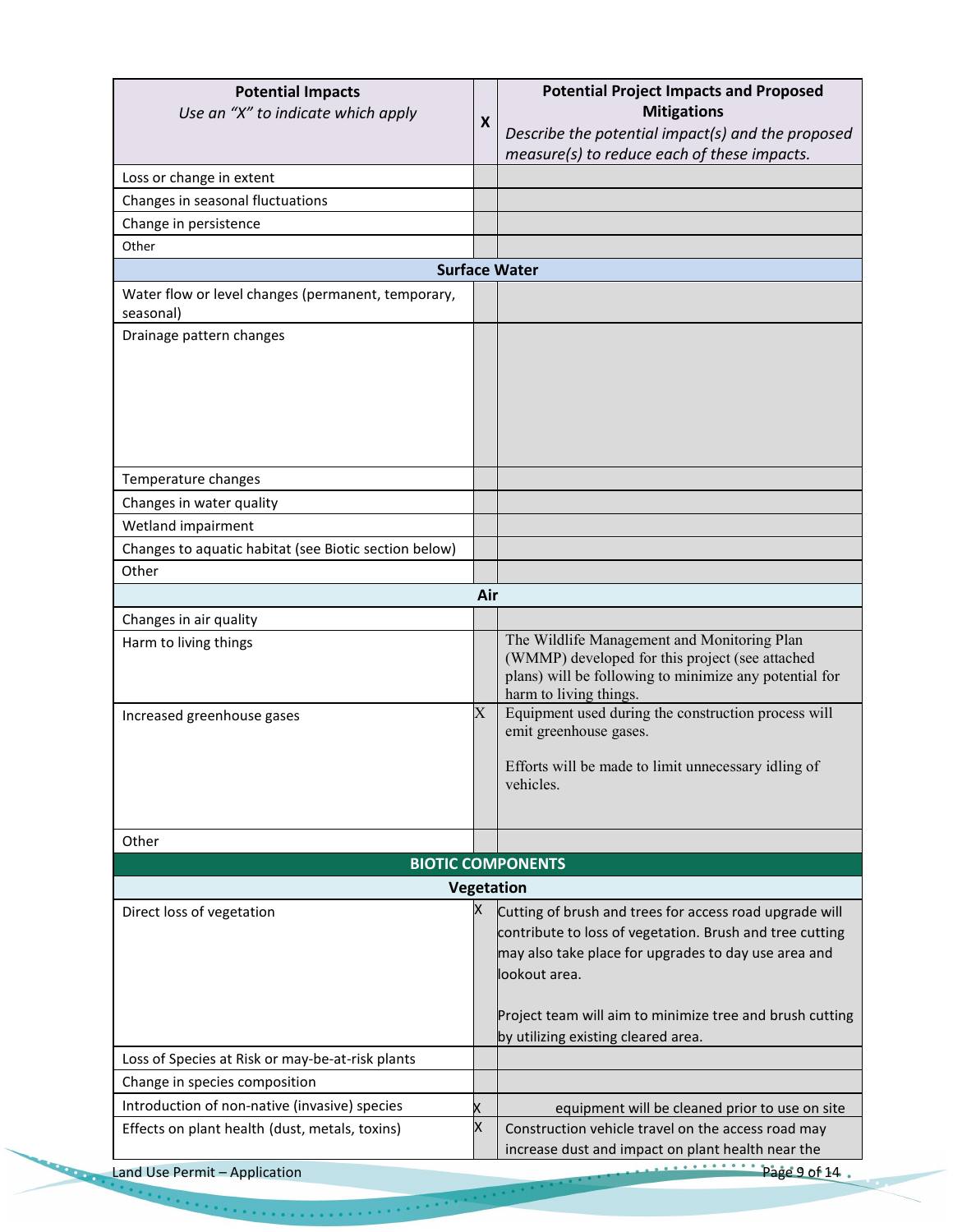| <b>Potential Impacts</b><br>Use an "X" to indicate which apply               | X | <b>Potential Project Impacts and Proposed</b><br><b>Mitigations</b><br>Describe the potential impact(s) and the proposed<br>measure(s) to reduce each of these impacts.                                                                                                                 |
|------------------------------------------------------------------------------|---|-----------------------------------------------------------------------------------------------------------------------------------------------------------------------------------------------------------------------------------------------------------------------------------------|
|                                                                              |   | road. A speed limit will be in place to slow vehicles and<br>reduce dust. During very dry periods and during road<br>construction, dust suppression with water trucks will<br>also be employed.                                                                                         |
| Increased risk of fire                                                       |   |                                                                                                                                                                                                                                                                                         |
| Compaction of vegetation                                                     | Χ | Vegetation may be compacted by construction<br>activities in the area.<br>A construction site foreman will ensure that<br>compaction of vegetation is minimized and limited to<br>what is necessary for construction.                                                                   |
| Other                                                                        |   |                                                                                                                                                                                                                                                                                         |
|                                                                              |   | <b>Terrestrial Wildlife Habitat</b>                                                                                                                                                                                                                                                     |
| Direct loss or removal of habitat, dens, or nests                            | х | A Tier 1 Wildlife Management and Monitoring Plan<br>(WMMP) has been developed for this project.<br>Please see attached WMMP for a comprehensive<br>overview of these impacts, and proposed mitigation<br>strategies that will be implemented.                                           |
| Loss or removal of keystone species and/or Species at<br>Risk habitat        |   |                                                                                                                                                                                                                                                                                         |
| Fragmentation of wildlife corridor                                           |   |                                                                                                                                                                                                                                                                                         |
| Direct injury or mortality                                                   | Χ | Please see attached WMMP for a comprehensive<br>overview of these impacts, and proposed mitigation<br>strategies that will be implemented.                                                                                                                                              |
| Disturbances to key lifecycle stages: breeding, feeding,<br>nesting, staging |   |                                                                                                                                                                                                                                                                                         |
| Effects on population abundance                                              |   |                                                                                                                                                                                                                                                                                         |
| Change in species diversity                                                  |   |                                                                                                                                                                                                                                                                                         |
| Effects on wildlife health (toxins, metals, etc.)                            |   |                                                                                                                                                                                                                                                                                         |
| Changes to migratory movement patterns                                       |   |                                                                                                                                                                                                                                                                                         |
| Changes to predator-prey relationships<br>Human-wildlife conflicts           | X | This is an area with abundant wildlife so there is<br>potential for human-wildlife conflicts.<br>The WMMP developed for this project aims to<br>minimize risks of human-wildlife conflicts, as well as<br>other potential impacts. An approved version of the<br>WMMP will be followed. |
| Other                                                                        |   |                                                                                                                                                                                                                                                                                         |
|                                                                              |   | <b>Aquatic Habitat</b>                                                                                                                                                                                                                                                                  |
| <b>Breeding disturbances</b>                                                 |   |                                                                                                                                                                                                                                                                                         |
| Land Use Permit - Application                                                |   | $\overline{\cdots}$ Page 10 of 14.                                                                                                                                                                                                                                                      |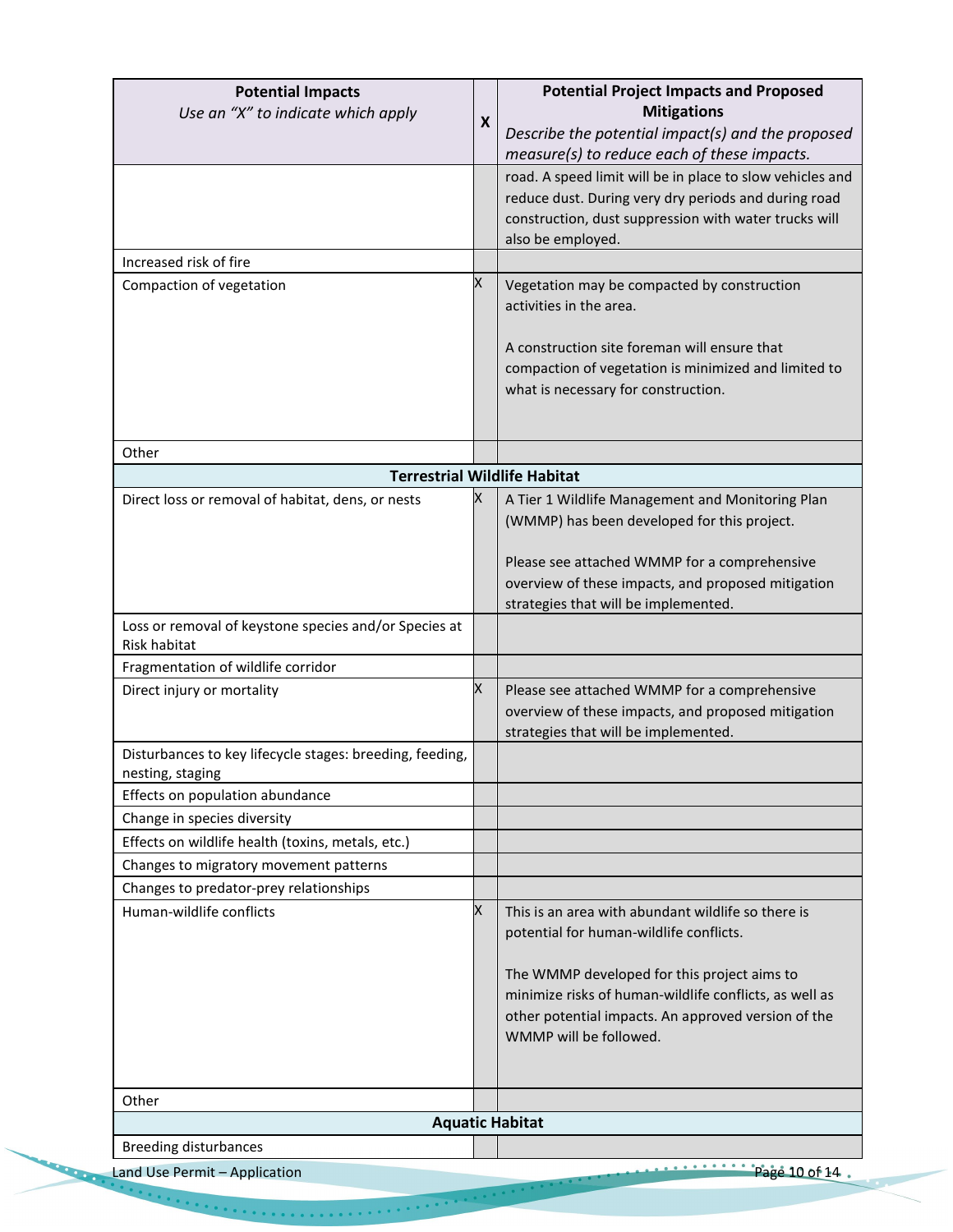| <b>Potential Impacts</b><br>Use an "X" to indicate which apply<br>Change in species diversity<br>Effects on health (toxins, metals, sediment, etc.)<br>Changes to migratory movement patterns<br>Changes to predator-prey relationships<br>Effects on population abundance | X | <b>Potential Project Impacts and Proposed</b><br><b>Mitigations</b><br>Describe the potential impact(s) and the proposed<br>measure(s) to reduce each of these impacts.                                                                                                                                                                                                                                                                                                                                           |
|----------------------------------------------------------------------------------------------------------------------------------------------------------------------------------------------------------------------------------------------------------------------------|---|-------------------------------------------------------------------------------------------------------------------------------------------------------------------------------------------------------------------------------------------------------------------------------------------------------------------------------------------------------------------------------------------------------------------------------------------------------------------------------------------------------------------|
| Change in species diversity                                                                                                                                                                                                                                                |   |                                                                                                                                                                                                                                                                                                                                                                                                                                                                                                                   |
| Other                                                                                                                                                                                                                                                                      |   | <b>CULTURAL COMPONENTS</b>                                                                                                                                                                                                                                                                                                                                                                                                                                                                                        |
| <b>Wildlife Harvesting</b>                                                                                                                                                                                                                                                 |   |                                                                                                                                                                                                                                                                                                                                                                                                                                                                                                                   |
| Loss or reduction in game species populations                                                                                                                                                                                                                              |   |                                                                                                                                                                                                                                                                                                                                                                                                                                                                                                                   |
| Effects on traditional land use, subsistence, and<br>harvesting rights                                                                                                                                                                                                     |   |                                                                                                                                                                                                                                                                                                                                                                                                                                                                                                                   |
| Other                                                                                                                                                                                                                                                                      |   |                                                                                                                                                                                                                                                                                                                                                                                                                                                                                                                   |
|                                                                                                                                                                                                                                                                            |   | <b>Cultural Integrity and Heritage Resources</b>                                                                                                                                                                                                                                                                                                                                                                                                                                                                  |
| Change to or loss of cultural integrity                                                                                                                                                                                                                                    | X | The Whati Waterfalls are an important cultural and<br>spiritual area for the Tłįcho. Comprehensive<br>engagement has, and is, being undertaken with the<br>community of Whati (see letter of support from Whati<br>Community Council) to ensure development occurs in<br>a culturally sensitive manner.<br>As the applicant and landowner, Thicho Government is<br>aware of locations of especial cultural importance<br>where no development should occur. No such areas<br>exist within the project boundaries. |
| Change to or loss of traditional lifestyle                                                                                                                                                                                                                                 |   |                                                                                                                                                                                                                                                                                                                                                                                                                                                                                                                   |
| Change to or loss of heritage resource<br>Other                                                                                                                                                                                                                            | X | In its engagement with Prince of Wales Northern<br>Heritage Centre, it was recommended that an<br>Archaeological Overview be conducted. TG is currently<br>in the process of working with an Archaeologist to<br>ensure this occurs prior to the start of work. If any<br>areas of high potential archaeological sites arise, DCLP<br>will ensure that these areas are left alone. Internal<br>work has also been conducted to ensure that TG-<br>known potential sites will be avoided and protected.            |
|                                                                                                                                                                                                                                                                            |   | <b>Social and Economic Well-being</b>                                                                                                                                                                                                                                                                                                                                                                                                                                                                             |
| Increased human health hazard and risk<br>Economic opportunities or losses (employment,<br>training)                                                                                                                                                                       | X | The Whati Waterfall improvement project will provide<br>job and training opportunities for Tłįchę citizens in both<br>the construction phase of the project and the<br>operations phase of the project.                                                                                                                                                                                                                                                                                                           |

**CONTROLLER**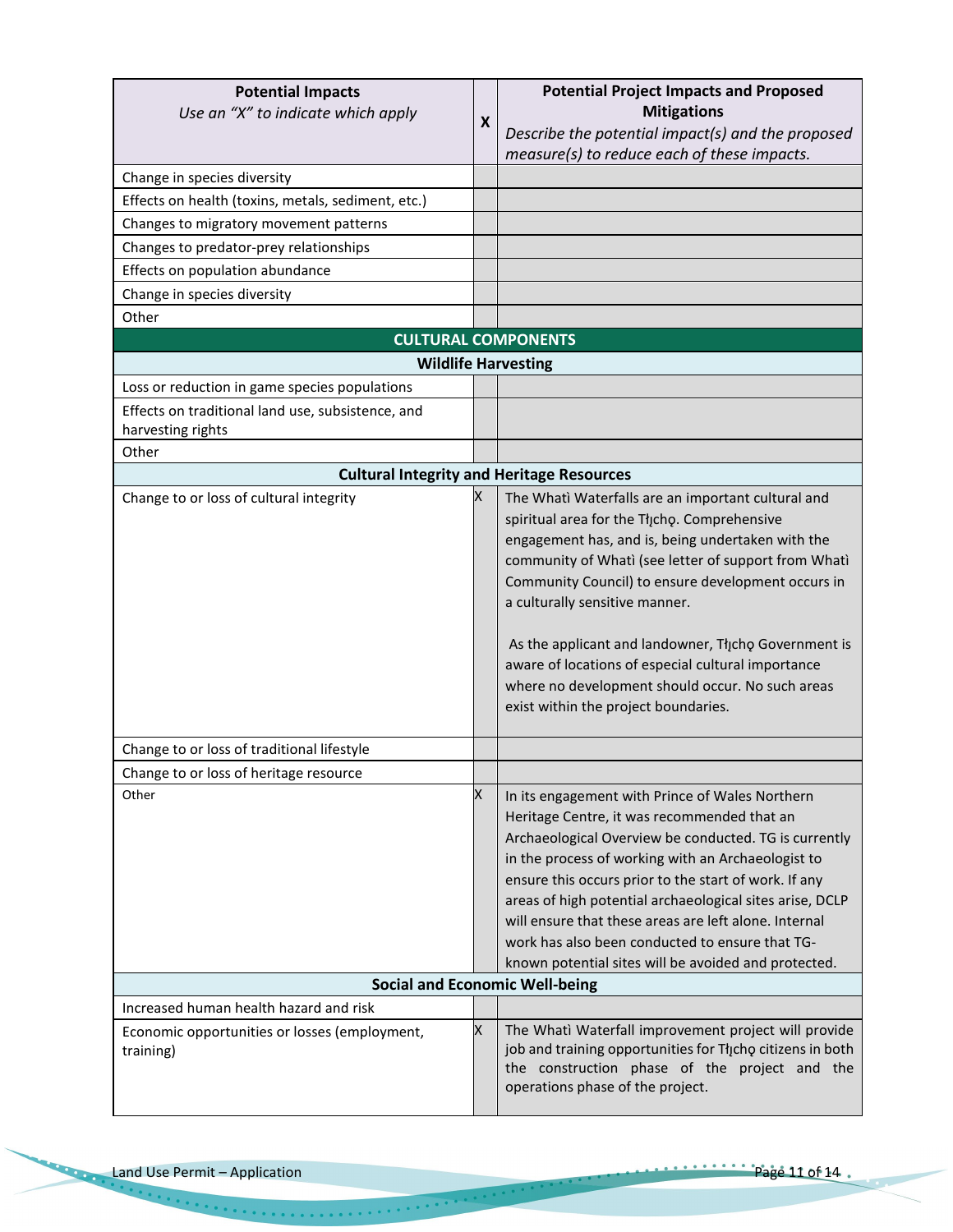| <b>Potential Impacts</b><br>Use an "X" to indicate which apply                                                                                                      | $\boldsymbol{x}$ | <b>Potential Project Impacts and Proposed</b><br><b>Mitigations</b><br>Describe the potential impact(s) and the proposed                                                                                                                                                                                                                                                                                                                                                                                  |
|---------------------------------------------------------------------------------------------------------------------------------------------------------------------|------------------|-----------------------------------------------------------------------------------------------------------------------------------------------------------------------------------------------------------------------------------------------------------------------------------------------------------------------------------------------------------------------------------------------------------------------------------------------------------------------------------------------------------|
|                                                                                                                                                                     |                  | measure(s) to reduce each of these impacts.                                                                                                                                                                                                                                                                                                                                                                                                                                                               |
|                                                                                                                                                                     |                  | Local labour will be the first option to fill roles related<br>to construction (brush cutting, heavy equipment<br>operators, surveying, transportation, site maintenance)                                                                                                                                                                                                                                                                                                                                 |
|                                                                                                                                                                     |                  | Once the day use area is open to visitors, there will be<br>employment and training opportunities related to site<br>maintenance, operations, monitoring, and guiding.                                                                                                                                                                                                                                                                                                                                    |
|                                                                                                                                                                     |                  | The increase of visitors to the area will also have a<br>positive economic impact on the community of Whati. It<br>will lead to higher demand for accommodations, tourism<br>activities, goods, and services in the area.                                                                                                                                                                                                                                                                                 |
| Change in ecological, cultural, social, or economic<br>values identified for protection in approved Land Use<br>Plans                                               |                  |                                                                                                                                                                                                                                                                                                                                                                                                                                                                                                           |
| Impairment of the recreational or traditional uses of<br>the land or water                                                                                          |                  |                                                                                                                                                                                                                                                                                                                                                                                                                                                                                                           |
| Impairment of the aesthetic quality of the land or<br>water                                                                                                         |                  |                                                                                                                                                                                                                                                                                                                                                                                                                                                                                                           |
| Changes to the use of the area by other non-<br>Indigenous people (e.g., trappers, outfitters, residents,<br>hunters, forest harvesters, other authorized projects) | X                | Although outside the scope of this project (which is<br>concerned only with the construction phase of the<br>Whati Falls Development), during the subsequent<br>operation phase, more non-Indigenous people will<br>travel to the area. These will mostly be visitors coming<br>to see the waterfalls. Other non-Indigenous visitors<br>will also likely come to fish, hike, and paddle.<br>Educating visitors will be a major part of the day use<br>area and potential future campground. There will be |
|                                                                                                                                                                     |                  | educational signage in place, maps and literature for<br>guests to better understand the area and understand<br>where various activities are permitted, and park staff<br>and guides in the area to answer questions.                                                                                                                                                                                                                                                                                     |
| Other                                                                                                                                                               |                  |                                                                                                                                                                                                                                                                                                                                                                                                                                                                                                           |

# **18. CLOSURE AND RECLAMATION**

Use the grey field below to provide or reference the following information:

Closure and Reclamation Plan: Include a Closure and Reclamation Plan in the Application Package, if applicable, or for small-scale projects, describe the proposed closure and reclamation activities in the grey field provided below. Describe any temporary closure(s) and seasonal shutdowns. Please also refer to the MVLWB/AANDC *[Guidelines for the Closure and Reclamation of Advanced Mineral Exploration and Mine Sites](https://wlwb.ca/sites/default/files/wlwb_5363_guidelines_closure_reclamation_wr.pdf)  [in the Northwest Territories](https://wlwb.ca/sites/default/files/wlwb_5363_guidelines_closure_reclamation_wr.pdf)*.

Closure Cost Estimate: Prepare a Closure Cost Estimate and include it in your Application Package. Applicants are encouraged to contact Board staff, prior to applying, to determine which closure-costestimate template is most suited to the activities being applied for. Guidance is provided in section 2.2 of the MVLWB/INAC/GNWT *[Guidelines for Closure and Reclamation Cost Estimates for Mines](https://wlwb.ca/sites/default/files/images/Closure%20Cost%20Estimating%20Guidelines_FINAL_Nov%2024%202017.pdf)*. If the

 $\epsilon$  ,  $\epsilon$  ,  $\epsilon$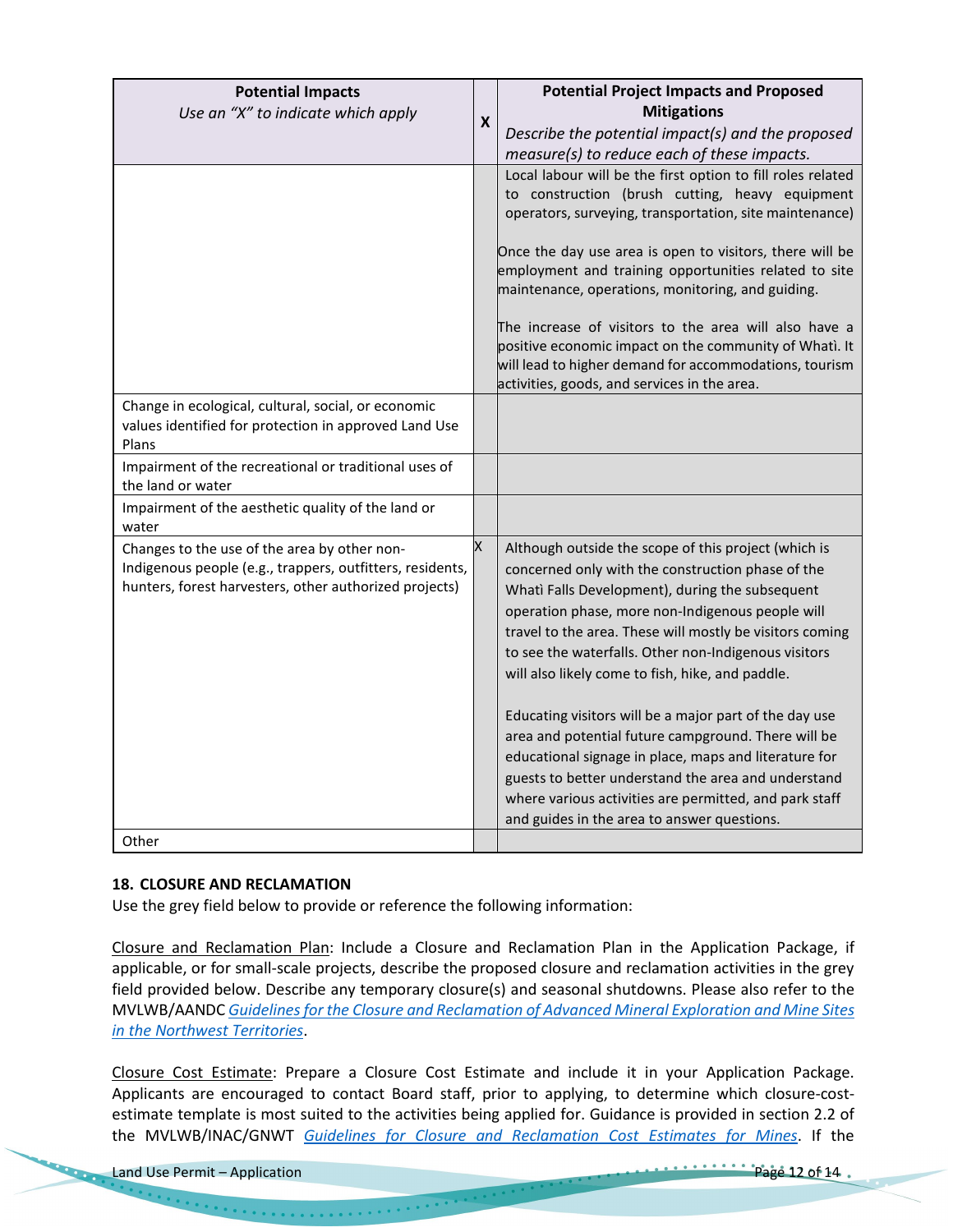Application is submitted concurrently with a Water Licence Application, the estimate should include a breakdown of water- and land-related activities and liabilities.

No equipment or waste will be left behind after the word has been conducted. Please see attached Closure and Reclamation Plan.

Because this is a TG project on The private lands with the support of the community, we believe closure cost estimate and financial security requirements do not apply.

# **19. ADDITIONAL SUPPORTING INFORMATION**

Use the grey field below to provide or reference the following information:

Engagement: Conduct engagement, prepare an Engagement Record and Engagement Plan in accordance with the MVLWB *[Engagement Guidelines for Applicants and Holders of Water Licences and Land Use](https://wlwb.ca/sites/default/files/mvlwb_engagement_guidelines_for_holders_of_lups_and_wls_-_october_2_19.pdf)  [Permits](https://wlwb.ca/sites/default/files/mvlwb_engagement_guidelines_for_holders_of_lups_and_wls_-_october_2_19.pdf)*, and include them in your Application Package. Templates are provided in the Guidelines. Please also refer to *[Information for Proponents on MVLWB'](https://wlwb.ca/sites/default/files/mvlwb_engagement_policy_-_information_for_proponents_-_mar_2_20.pdf)*s *Engagement Requirements.* 

Land Use Plans: Contact the applicable Land Use Planning Board or the Tłjcho Government to discuss conformity with the relevant land use plan(s). Include a Land Use Plan Conformity Table in your Application Package, demonstrating how the project meets the requirements of the Land Use Plan, if applicable.

Traditional (Environmental) Knowledge (TEK/TK): Provision of TEK/TK is mandatory for applications to the SLWB. Other applicants are strongly encouraged to include TEK/TK.

Studies Undertaken to Date: List any relevant studies that support the proposed activities and include them in your Application Package.

**Engagement:** DCLP wants to make sure that any development is done with the support of community members, and in a manner that respects the cultural significance of this area, as well as the land, water, and wildlife. In early 2021, DCLP conducted a public survey in-person and online about potential development near Whatì Falls. 33 people in total answered the survey, with 24 people from the community of Whatì taking part. An online workshop was held in September 2021. Going forward, engagement will continue to play a key role in shaping how this project unfolds. The draft engagement plan attached, provides an overview of how this might look.

Land Use Plan: Tłycho Wenek'e at this location allows for tourism. Under Tłycho Land Use Planning law, the director of DCLP has been designated a the responsible authority for these activities. The DCLP director has authorized this project and has signed the cover letter for this appliction. herefore, all applicable land use planning requirements have been met.

**Traditional Knowledge:** Considerable amounts of Traditional Knowledge has already been gathered about Whatì and the Whatì Falls area (some of which was collected during studies relating to the TASR). To avoid duplication of existing TK, a key task for DCLP staff during this project will be sorting through internal reports and data, and identifying relevant reports / information that will inform how development takes shape. Where TK gaps exist, targeted workshops and interviews with Whatì elders and knowledge holders will need to occur.